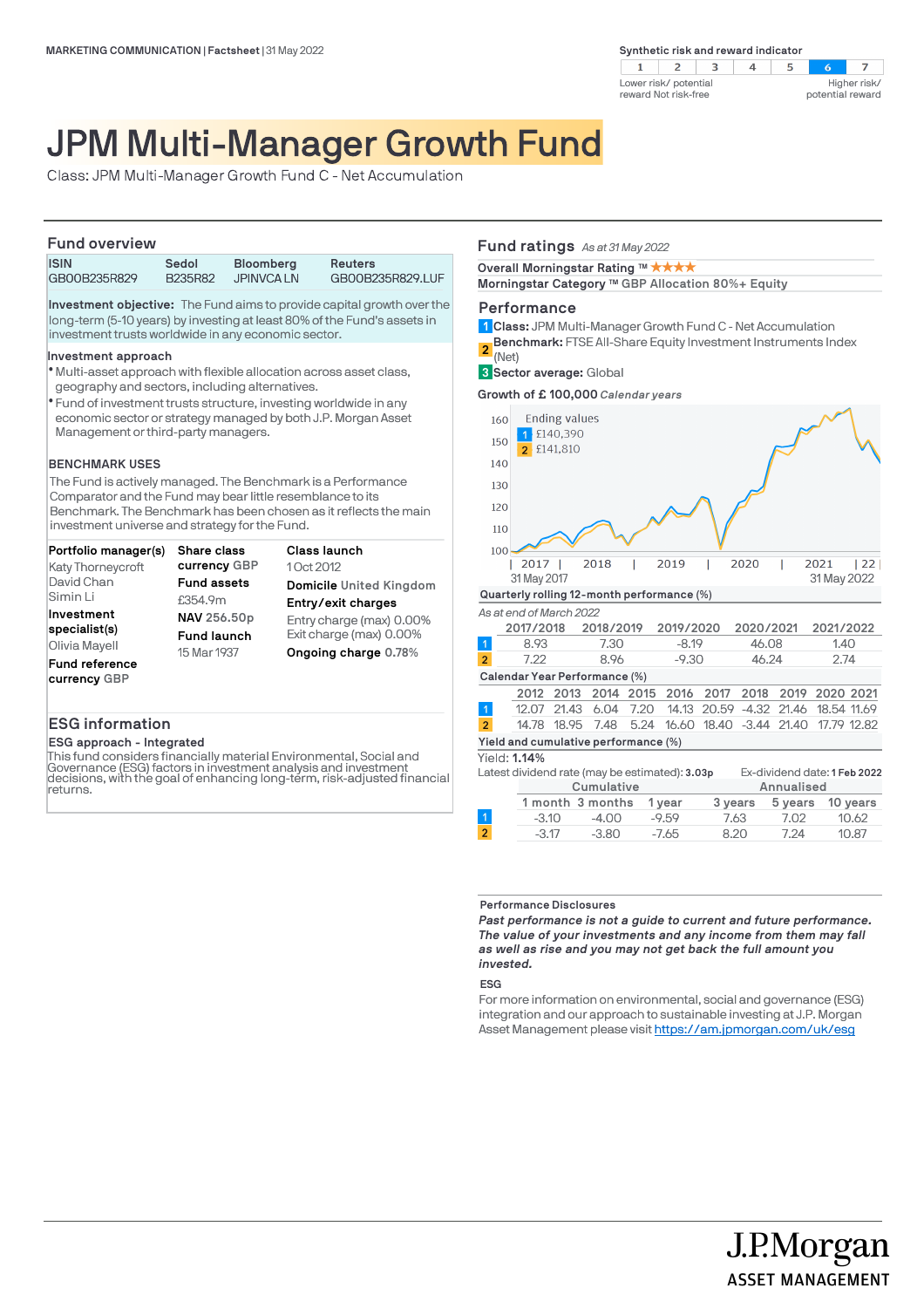# **Portfolio analysis**

| <b>Measurement</b>        | 3 years | 5 years |
|---------------------------|---------|---------|
| Correlation               | 0.99    | 0.98    |
| Alpha (%)                 | $-0.52$ | $-0.20$ |
| Beta                      | 1.01    | 1.03    |
| Annualised volatility (%) | 14.81   | 12.97   |
| Sharpe ratio              | 0.56    | 0.67    |
| Tracking error (%)        | 2.50    | 2.39    |
| Information ratio         | $-0.25$ | $-0.04$ |

# **Holdings**

| Top 10                             | Sector                    | % of assets |
|------------------------------------|---------------------------|-------------|
| Renewables Infrastructure          | Closed End<br>Investments | 5.6         |
| Scottish Mortgage Investment Trust | Closed End<br>Investments | 5.3         |
| <b>IMPAX Environmental Markets</b> | Closed End<br>Investments | 4.6         |
| HarbourVest Global                 | Closed End<br>Investments | 4.6         |
| Finsbury Growth & Income Trust     | Closed End<br>Investments | 4.0         |
| Temple Bar Investment Trust        | Closed End<br>Investments | 3.6         |
| Pershing Square                    | Closed End<br>Investments | 2.9         |
| Alliance Trust                     | Closed End<br>Investments | 2.9         |
| 31 Infrastructure                  | Closed End<br>Investments | 2.7         |
| <b>AVI Global Trust</b>            | Closed End<br>Investments | 2.7         |